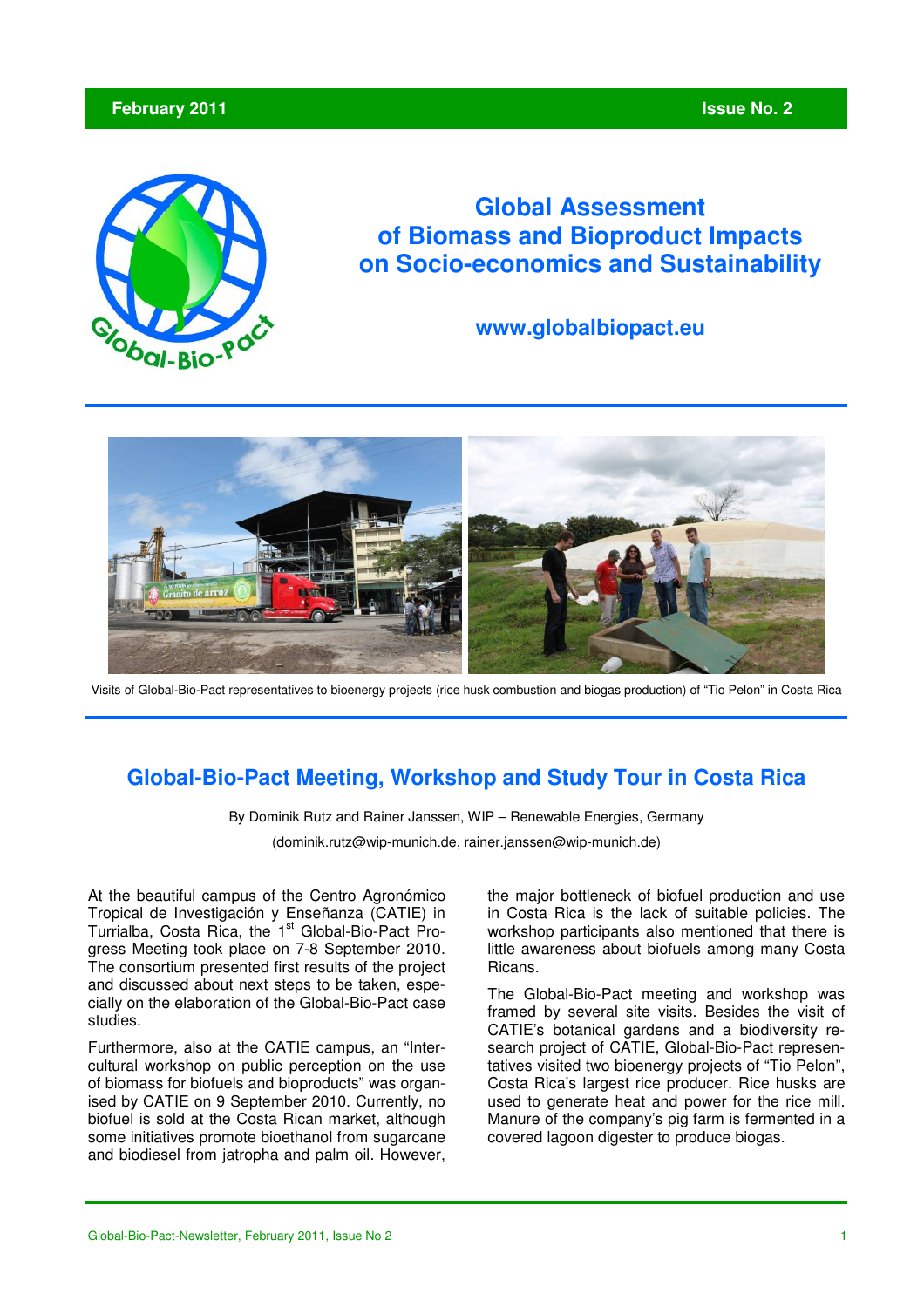# **Palm oil production chain in Indonesia**

By Agnes Safford and Alison Wright, PT Greenlight Biofuels Indonesia (agnes@glbiofuels-sea.com, alison@glbiofuels-sea.com)

One of the Global-Bio-Pact case studies focuses on the socio-economic impacts of palm oil production for biofuels and bioproducts in Indonesia. The next Global-Bio-Pact Meeting, Workshop and Study Tour will be organised in Medan, Northern Part of Sumatra, Indonesia, on 14-17 March 2011. Due to these events, a short introduction into the palm oil production chain is presented.

#### **Plantation processes**

The first step in the supply chain occurs at the plantation level, where fresh fruit bunches (FFBs) are produced. For this production to take place, land is cleared and prepared, the plantation must be managed and maintained, and harvesting is carried out. At each of these stages, there is diversity in the specific practices employed. Oil palm is cultivated by a range of actors, from large estate companies to small scale independent smallholders; inevitably, the technical knowledge and capacity and financial situation of these actors varies significantly. Numerous regulations relating to plantation practices do exist in Indonesia, but unlike in neighbouring Malaysia they are poorly enforced. Interest in improving practices and willingness to follow standards even by the large scale growers also varies widely.

#### *Land clearance*

Oil palm plantations in Indonesia have typically replaced forests, and their expansion is a significant factor in lowland tropical deforestation. Most oil palm development has taken place on forest land designated as production or conversion forest (World Bank 2006). Although there is increasing pressure to use 'degraded land' for new oil palm development a commonly accepted definition for such areas has yet to be established (Gingold 2010). A significant amount of recent oil palm development has also occurred on peatland.

Land clearance therefore typically begins with logging of timber within the concession area. Although the practice is illegal, and more reputable companies have adopted zero-burning techniques to clear remaining vegetation, fire is still used for land clearance in Indonesia (Wong-Anan 2010). This is in spite of international concerns, and the implementation of an ASEAN Agreement on Transboundary Haze Pollution.

# *Plantation establishment*

After land clearance, further field preparation is required, including the establishment of a field drainage system and the development of roads by estates. Soil conservation measures such as terracing, conservation bunds and silt pits and sowing of leguminous cover crops may also be employed at this stage, when the risk of soil erosion is highest (Teoh 2002). After field preparation the seedlings are planted. The establishment phase (prior to production of the first harvestable FFBs) is typically between 3 and 4 years.



Fresh fruit bunch

# *Plantation management and maintenance*

Field maintenance includes water and soil management, pruning, weeding, pest and disease management and fertiliser application. Soil and water management practices vary; larger estates commonly employ independent consultants and follow recommendations, whereas most smallholders do not use such practices. Poor water management leads to concerns about drainage (especially on peat) and unsustainable irrigation (Proforest et al. 2004). Integrated pest management has been adopted by some estates. In some best practice examples there is very limited use of organic fertilisers, in most others nitrogen-based chemical fertilisers are used in large quantities on the plantations.

### *Harvesting*

After planting, the young palms take 30-36 months to produce their first harvestable FFBs, and yield their peak harvest from years 8-15. Harvesting of FFBs in Indonesia is done manually, and is relatively labour intensive, with an average of one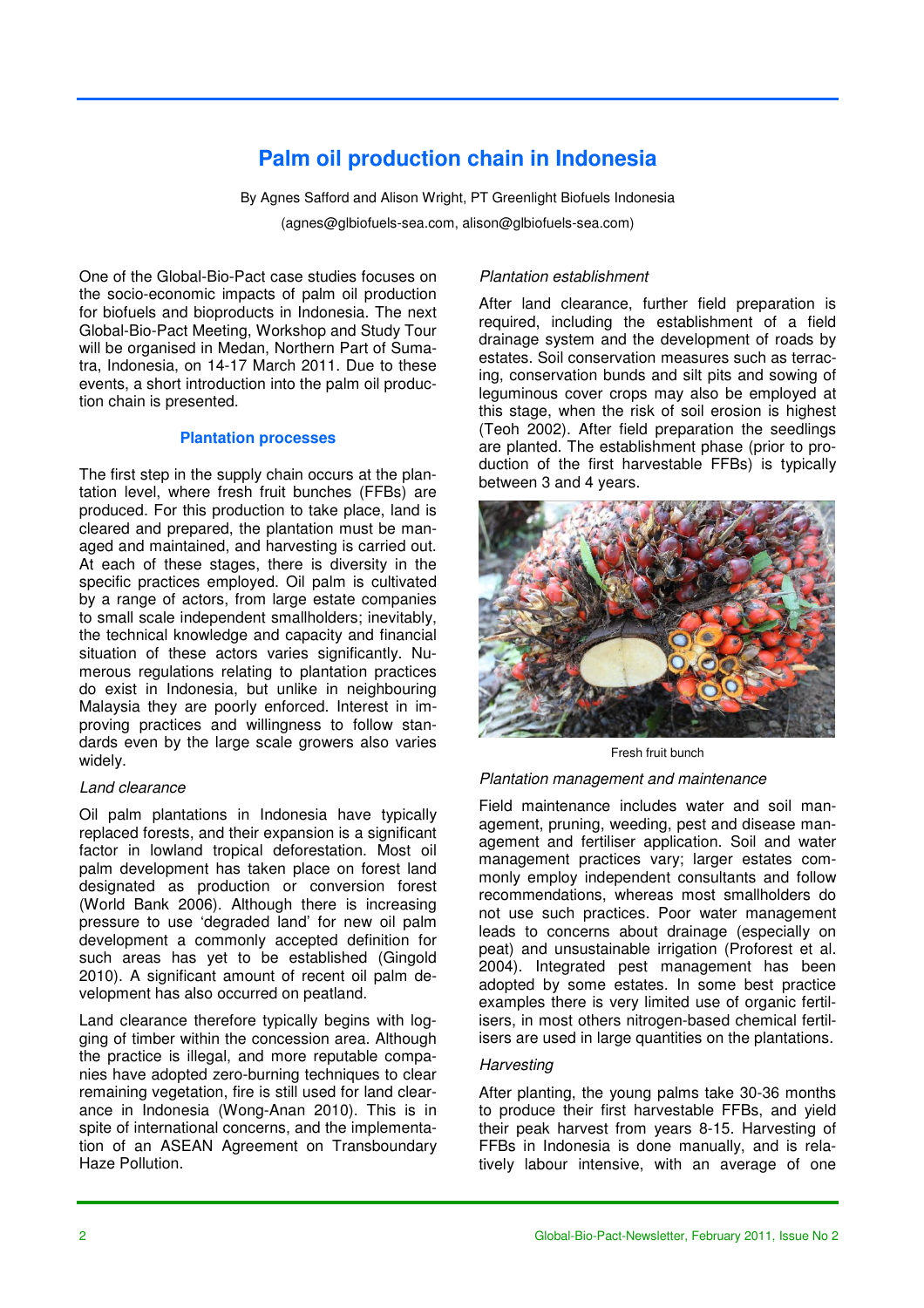worker per 3 ha (Barlow et al. 2003). The oil palm's economically viable life span is typically 22-25 years, although it can be extended for as long as 30 years, after which the old stand requires replanting (USDA – FAS 2007).

### **Transportation to palm oil mill**

Due to the necessity for FFBs to be processed soon after harvesting, palm oil mills are located on or in the vicinity of plantations. Processing must take place within 24 hours to prevent deterioration in the quality of the fruit and a rapid rise in free fatty acids (FFA), which could adversely affect the quality of the crude palm oil (CPO). Most palm oil mills are owned and run by estate companies. A lack of independent mills means that independent smallholders usually sell their FFBs to the mills of neighbouring estates.

### **Palm oil mill processes**

The second main stage of the production chain takes place in the palm oil mill. The purpose of this initial processing is to physically extract the CPO (and palm kernel oil) from the FFBs. Milling also produces a number of waste/co-products.

The first process at the mill is the sterilising of FFBs, which takes place in pressurised vessels using steam at high temperatures. This process both arrests the formation of FFAs and softens the bunches in preparation for subsequent subprocesses. After sterilising, the bunches are stripped of their fruitlets in a thresher, leaving empty fruit bunches (EFB) as a waste product. The fruitlets are then transferred to a press digester where they are heated using steam, while being stirred; this loosens the oil bearing mesocarp from the nuts while breaking open the oil cells. The digested mash is then pressed to extract the oil. The press cake is sent to the kernal plant so that the kernals can be recovered, while the oil is diluted and clarified in vertical clarifier tanks. Clarified oil is subsequently transferred to purifiers, which remove dirt, moisture and other impurities and finally dried in a vacuum drier to prepare it for storage and dispatch. Meanwhile sludge from the clarifier is fed into a centrifuge to extract remaining oil.

The waste product from this process is palm oil mill effluent (POME). The press cake is subsequently processed using depericarper, which separates the nuts from the fibre. The nuts are then cracked using a winnower and hydro-cyclone; the kernels are extracted and can then be further processed to extract palm kernel oil, leaving the shells behind (Teoh 2002).

The side products from the milling processes are utilised to varying extents on Indonesian plantations. Shells and fibre are in demand as a fuel source,

and are sold or used by the mills themselves. Empty fruit bunches are also burnt, both to avoid their accumulation, which is considered a fire hazard, and to produce ash for use on the plantation. Burning of EFBs, however, is often a source of air pollution due to the mills' inappropriate boiler capacity. Despite the potential for EFBs to be recycled as organic fertiliser, as noted above, this practice has seen very limited adoption in Indonesia. POME was, in the past, returned directly to water courses, affecting both aquatic ecosystems and local communities. Although problems persist, observations suggest that POME management is improving in Indonesian palm oil mills, and that regulations are being more strictly enforced. Indonesia does, however, still lag behind Malaysia in POME management (Sheil et al. 2009).

#### **Refinery processes**

After initial processing in the palm oil mill, CPO is further refined before being used in a range of food and non food products. A few large palm oil mills in Indonesia have integrated refining capacity, but the majority of refining takes place elsewhere, either in Indonesia or in the destination country after export.

The refining of CPO removes free fatty acids, phosphatides, odouriferous matter, water, and other impurities. This is necessary for CPO to be used in food products, and the objective is to produce an edible oil of consistent quality that meets industry standards.

The first stage of the refining process produces refined, bleached and deodorised palm oil (RBDPO), most commonly by physical refining. CPO is firstly degummed and it is treated with phosphoric or citric acid to remove natural gums. It is then bleached, which removes coloured matter and any metal ions in the oil, then subsequently heated for simultaneous deacidification and deodorisation.

The treated oil is then subjected to steam distillation, which strips free fatty acids while removing odours. The oil is then cooled to 55°C before polishing. The second refining stage is fractionation. The main fractions from the refined oil are (RBD) olein (liquid fraction) and (RBD) stearin (solid fraction). These fractions can be separated by dry fractionation, detergent fractionation and solvent fractionation. RBDPO and its fractions are used for different purposes. Most refined oil is used for food purposes; (RBD) olein is mainly used as cooking oil, while (RBD) stearin is used in the production of margarines and shortenings. RBDPO (unfractionated) is also used to produce margarine and shortening along with frying fats and ice cream (Teoh 2002).

CPO and RBDPO (and palm kernel oil) are also used to produce a wide range of non food products. These may result from direct processing of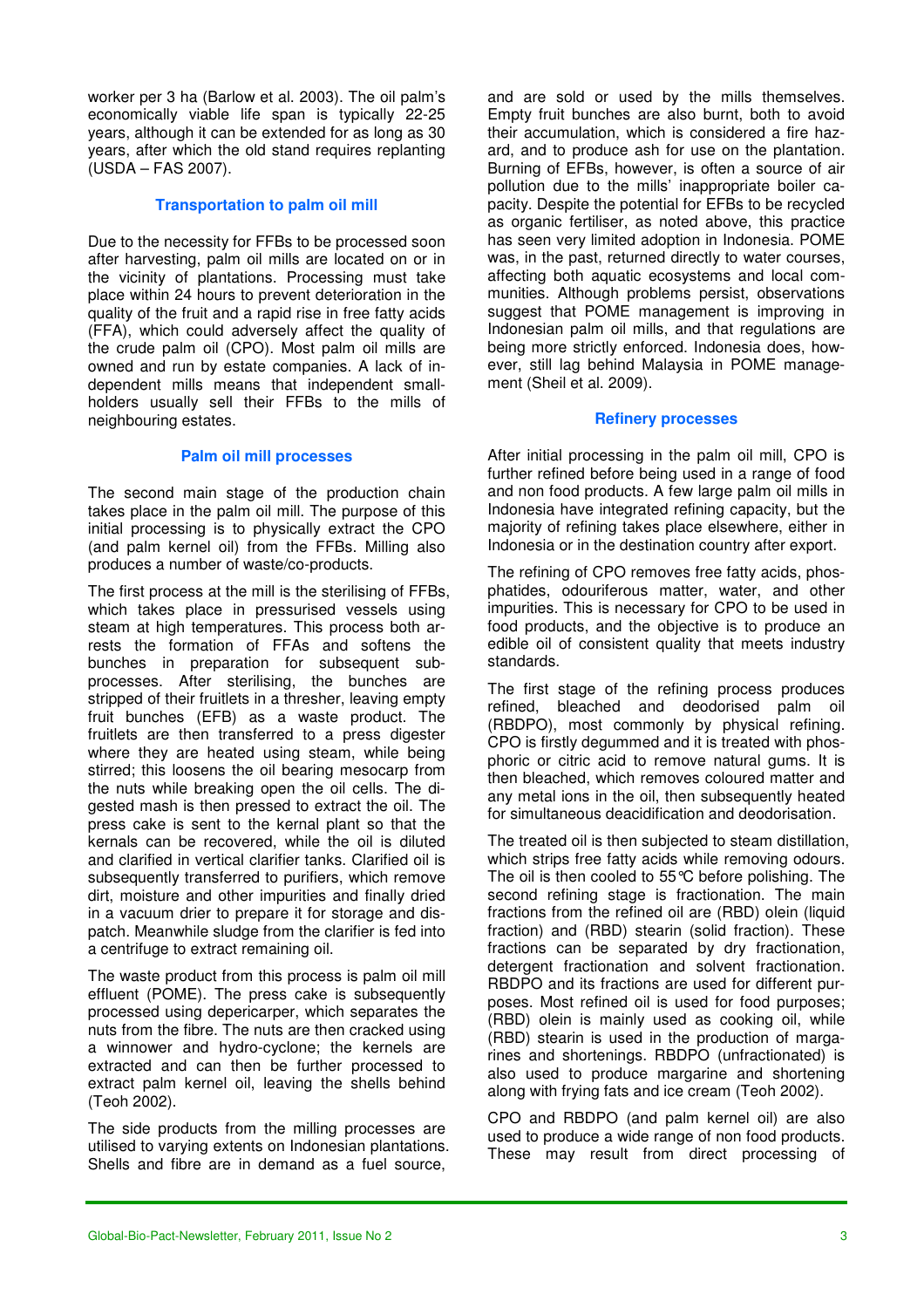CPO/RBDPO (such as biodiesel, drilling mud soaps, and epoxidised palm oil products (EPOPs)), or through the oleochemical route.

Biodiesel is only a relatively minor use of palm oil in Indonesia. Although a number of the large palm oil companies have invested in or expressed an interest in constructing biodiesel plants, production is currently low. Biodiesel is produced in reactors by the process of transesterification. RBDPO is mixed with an alcohol (usually methanol) in the presence of a catalyst. This process produces methyl esters (biodiesel) and glycerol, which may either be allowed to separate by gravity, or the methyl ester is separated from the glycerol and washed with water and acetic acid until the washing water is neutral. The methyl ester is then dried by heating. The coproduct from the production of biodiesel is therefore glycerol, which may be used to produce soap or other products. Wastewater is also produced, which should be treated before being disposed of or released into the environment (Teoh 2002).

#### **References:**

- *Barlow, C., Zahari, Z., and Gondowarsito, R. 2003. The Indonesian palm oil industry. Oil Palm Industry Ec. Journal, 31:1.*
- *Gingold, B. 2010. Degraded land, sustainable palm oil and Indonesia's future (online) Available at: http://www.wri.org*
- *IIED, Proforest and Rabobank International. 2004. Better management practices and agribusiness commodities. Phase 2 report: commodity guides. London: IIED.*
- *Sheil, D., Casson, A., Meijaard, E., van Noordwijk, M., Gaskell, J., Sunderland-Groves, J., Wertz, K., Kanninen, M. 2009. The impacts and opportunities of oil palm in South East Asia: What do we know and what do we need to know? CIFOR Occasional Paper No. 51. Bogor: CIFOR.*
- *Salmiah, A. (2000). Non-food Uses of Palm Oil and Palm Kernel Oil. MPOPC Palm Oil Information Series, Kuala Lumpur.*
- *Teoh, C. H., 2002. The Palm Oil Industry in Malaysia: from seed to frying pan. WWF Switzerland.*
- *USDA FAS, 2009. Indonesia: Palm oil production growth to continue. Commodity Intelligence Report, 19/03/2009. USDA.*
- *Wong-Anan, N. 2010. Worst haze in Indonesia in four years hits neighbours hard. Reuters (online) 21st October 2010. Available at: http://www.reuters.com*
- *World Bank, 20062. Sustaining Economic Growth, Rural Livelihoods, and Environmental Benefits: Strategic Options for Forest Assistance in Indonesia. Jakarta: World Bank.*

# **Update on the Global-Bio-Pact Case Studies**

In the framework of Global-Bio-Pact, case studies on socio-economic impacts of biofuel and bioproduct value chains are investigated in order to present data from different value chains. The objective is to use the input of the case studies for the elaboration of recommendations on how to address socio-economic impacts in sustainability schemes. In the following chapters a brief overview on the status of the case studies is presented.

# **Case Study: Soy in Argentina**

The Argentinean soy complex and economy is one of the more dynamic sectors of the country, generating almost 30% of the external currencies income due to exports and representing almost 30% of the agro-industrial sector GDP. Argentina is the world's leading exporter in soybean oil, soy meal and soy biodiesel and the third exporter in soybeans.

Without doubt the soy value chain is an important instrument for development since it creates infrastructure. Biodiesel is a very recent activity in Argentina and the main driver for soybean expansion is the soybean price.

In the Global-Bio-Pact project, the case of soybean is addressed in a specific way since soybeans are a food/feed crop and only a minor by-product of soy is currently used for energy purposes. The main product of soy is soy meal for fodder and food production. The objectives of the study are:

- Identify the principal drivers that promote the expansion of soybeans
- Identify the specific weight of feed/food products and oils
- Clarify consequences of tax policies
- Define the impact of the biodiesel industry
- Weigh the regional and national impact of soybean expansion on direct and indirect jobs

The soy industry in Argentina can be divided into three classes, each with different strengths and weaknesses:

- "Oil Crushers": representing the large multinational oilseed crushers with the largest plants and ample access to feedstock;
- "Large Independents": large plants but without access to their own feedstock
- "Small Independents": small and medium producers with none of the above, counting on government support at policy level.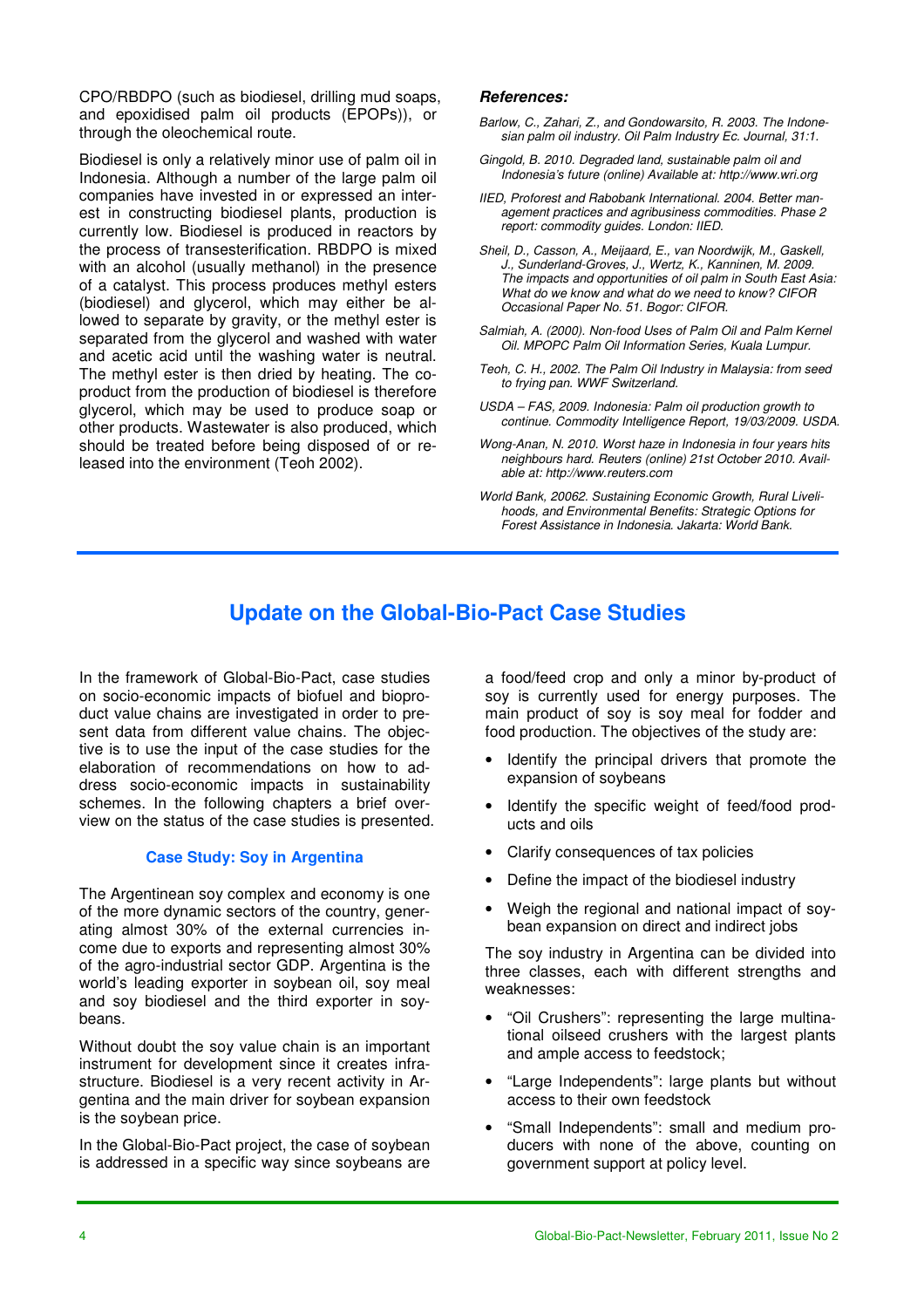Specific cases have been selected representing the following areas:

- Regional production chain in the North West part of Argentina.
- Main productive area of Argentina (Santa Fe province), including (1) large scale production and (2) medium independent scale production.

The candidates have already been selected and specific studies on energy and carbon footprint of the different products of the whole chain have started on regional level.



Medium biodiesel plant surrounded by crops in the main producing area of Rosario, Argentina

### **Case Study: Oil palm in Indonesia**

The selection of case studies to illustrate palm oil production in Indonesia was designed to capture the diversity and variations in the sector. The Global-Bio-Pact partner GBI is currently looking at a wide range of sites providing the opportunity to explore differences between the three main ownership models found within the palm oil sector, as well as regional differences. As the data collection progresses the 3 ownership types are investigated:

- private plantations comprised of a nucleus estate and smallholder plasma areas
- state owned plantations
- and independent smallholders

Currently, examples of each of these production models in both North Sumatra and South Sumatra are investigated and data are collected. The selection of private and state owned companies has been largely determined by willingness to cooperate and share data.

The main regional focus is North Sumatra. The region is a major producer of palm oil, contributing 18% of Indonesia's national production. The sector is a key contributor to the region's economy and is well established within the region, having originated here. North Sumatra is considered to have the most favourable soil and climatic conditions for plantation development and has well developed infrastructure. Although the full range of ownership models are represented in North Sumatra, the region is particularly notable for having the country's longest standing plantations and those exhibiting industry best practices. North Sumatra also allows for the study of the entire conversion chain, being home to refineries and downstream processing facilities.

An important feature of the palm oil industry in Indonesia is its regional diversity. Therefore, it was decided to investigate a second region, Jambi, in South Sumatra as a comparison to those in North Sumatra. Like North Sumatra, palm oil production is important to Jambi's regional economy. However, it represents a contrast in terms of average size of plantations, having smaller, independently owned plantations, and less established infrastructure. Drawing local case studies from two regions also allows understanding the impacts of the differing approaches of provincial governments on socio-economic and environmental impacts.

### **Case Study: Jatropha in Tanzania**

Tanzania is blessed with considerable land resources for liquid biofuels production which could be used for export earnings as well as to reduce fossil oil imports, to increase employment, and to stimulate rural economic growth. In recent years, there has been a growing interest in liquid biofuels. Local and multinational investors are acquiring increasingly large farms, some in the range of up to 400,000 hectares in some parts of Tanzania. But also some smallholder farmers have developed interest in taking advantage of this opportunity through improving rural energy services, soap production and selling seeds and oil to large companies. Jatropha is being considered as one of the main crops for producing biofuels (biodiesel or straight vegetable oil - SVO) in Tanzania.

The growing interest in liquid biofuels production has also increased government commitment to the promotion of the biofuel sector. However, while the biofuels sector is growing, the country is facing several socio-economic challenges without a clear bioenergy policy. There are only statements within energy, agriculture, forest, land and environment policies aimed at enhancing production and use of solid biofuels. Liquid biofuel guidelines have recently been approved by the parliament. However, recent development in biofuel production in the country has led to calls on government to develop a comprehensive policy and strategies for biofuels development.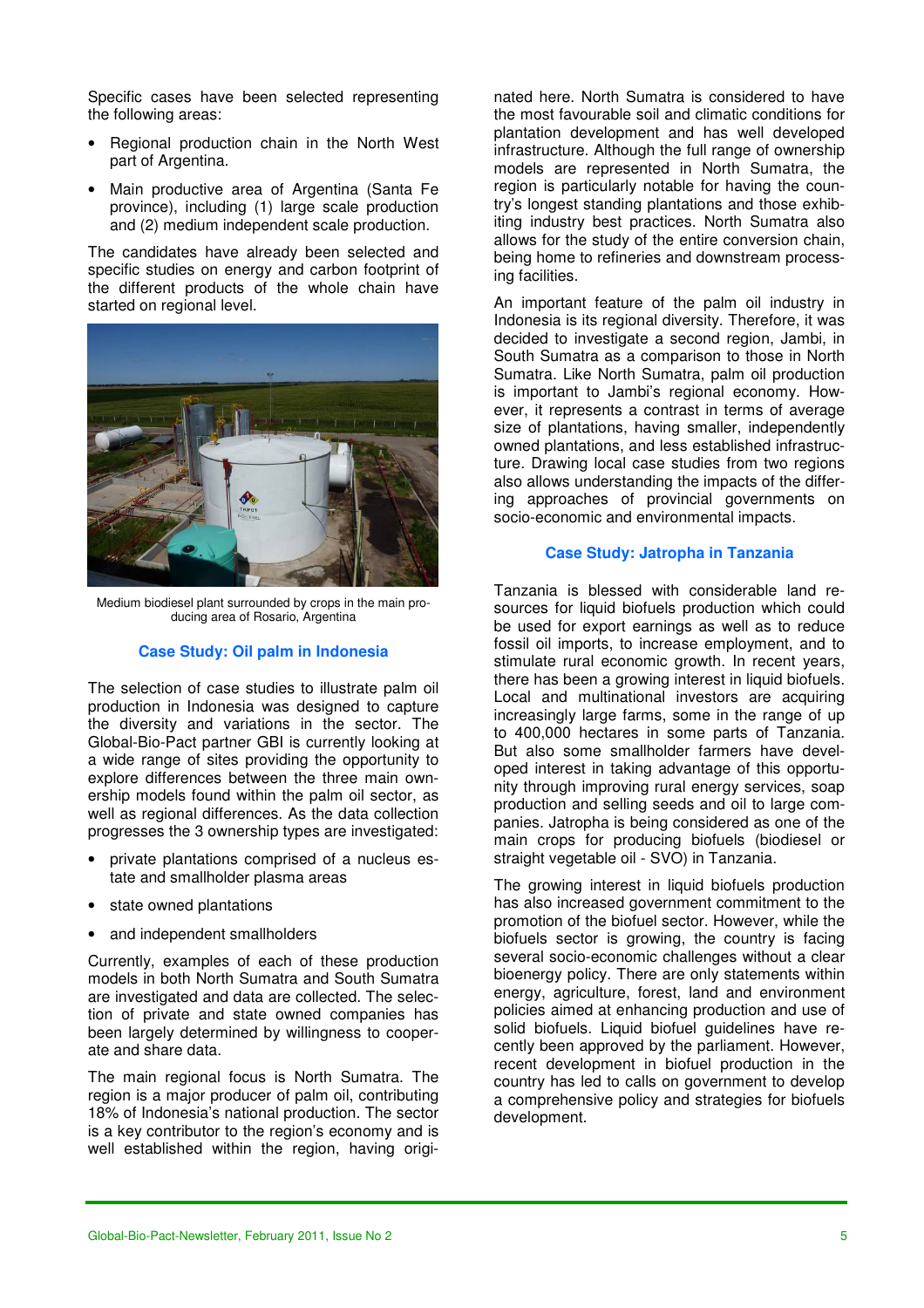

Sun-Biofuels jatropha Farm in Kisarawe District, Tanzania

TaTEDO through the Global-Bio-Pact project is undertaking a case study on socio-economic impacts of jatropha production, processing and marketing in Tanzania of company, regional and local community level. The sites considered appropriate for this study are Kisarawe District in the Coast Region, Arusha Region and Leguruki Village in Meru District. In Kisarawe District, the study will assess the socio-economic impacts of large scale jatropha farming (implemented by the company Sun-Biofuel). The regional case study will be undertaken for different jatropha stakeholders in the production, processing and marketing chain for Arusha Region. The local community selected for this case study is Leguruki Village. More than 90% of villagers in Leguruki are smallholder farmers who either grow jatropha as hedges or intercrop it with other agricultural crops such as maize, beans and banana.

These case studies are expected to assess the understanding of the possible socio-economic impacts of jatropha farming (by companies, regions and local communities) in Tanzania. The findings and lessons learnt will contribute to the current efforts of biofuels policy development in Tanzania.

# **Case Study: Sugarcane in Brazil**

Brazil is worldwide the largest sugarcane producer and the second largest ethanol producer (the largest producer from sugarcane). The most traditional area of sugarcane production in Brazil is in the Northeast, which currently contributes less than 10% of the total output. The Brazilian Northeast is one the poorest areas in the country and has the worst socio-economic indicators (e.g. health, education, income, wealth distribution). On the other hand, the state of São Paulo is the richest region in Brazil, and concentrates about 60% of the whole sugarcane production.

The two case studies were defined with the specific purpose of identifying advantages or disadvantages of the sugarcane sector in Brazil. Few producing units are run by cooperatives and one of them was chosen for the assessment in Alagoas, a traditional sugarcane area in Northeast Brazil. Besides the uncommon way of management, the Cooperative Pindorama also produces fruits and other industrialized products. The sugarcane mill run by the Cooperative is a medium size unit considering Brazilian standards (about 850 thousand tonnes of sugarcane crushed per year). The purpose of the case study is the assessment of the socio-economic impacts in this production unit and the comparison with the impacts of production in traditional units located in the same region. A field trip for gathering information is scheduled for mid-January 2011.

The second case study addresses the production of organic sugarcane in the state of São Paulo, by the São Francisco mill, located in the most important area of sugar and ethanol production in Brazil. The mill is a typical medium-size unit (about 1.3 million tonnes of sugarcane crushed in 2009) and is so far the most important experience in relation to the organic production of sugarcane which has started in 1987. The company reports good results regarding productivity and also benefits to the environment. The purpose is to indentify positive or negative socio-economic impacts of organic sugarcane production in comparison with the traditional practices predominant in Brazil. A visit to the mill was organised in October 2010, and a second visit will be made during the next harvest season, after April 2011.

# **Case Study: Sugarcane in Costa Rica**

The smallest country of Global-Bio-Pact case studies, Costa Rica has a long standing tradition of sugarcane production and ethanol production which started in 1918. Since 2004, Costa Rica dehydrates Brazilian ethanol to be further exported to the United States.

Nowadays, the sugarcane area is 53,000 hectares, producing 400,000 tons. From these volumes ethanol production is still very limited, given favourable conditions for sugar supply and the lack of longstanding incentives to invest securely in ethanol facilities.

The two investigated sites of interest for the Global-Bio-Pact project are:

• CATSA in Guanacaste representing a large modern plant in a flat area which is suitable for sugarcane monocultures. The plant produces ethanol for exportation (including to Germany) and has just passed successfully the auditing procedure of the International Sustainability & Carbon Certification (ISCC) Standard. In the 2008/09 harvesting season 13% of the national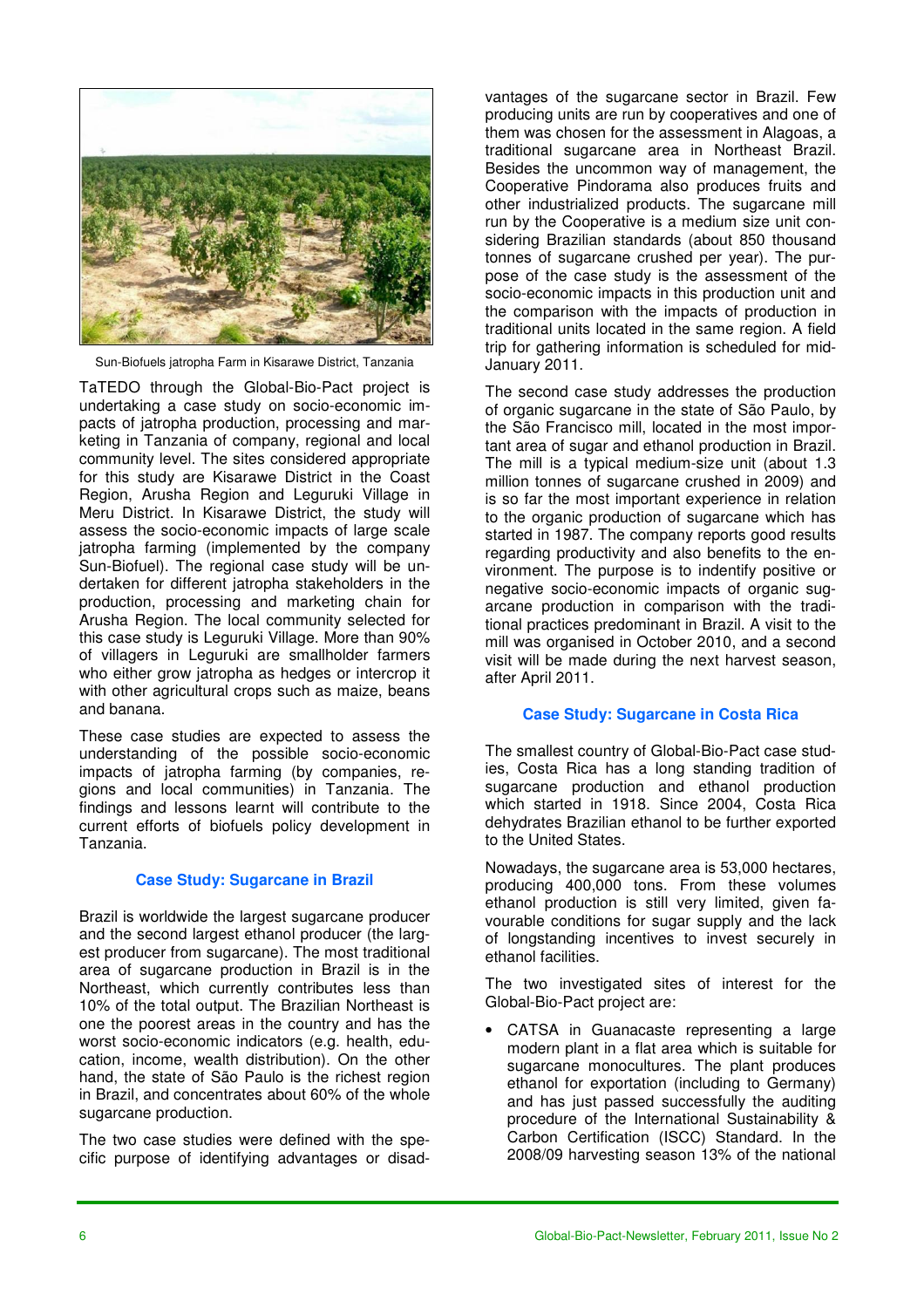ethanol production (195,901 tons) was produced by CATSA. 800 farmers supply the plant with sugarcane.

• The Juan Viñas plant is in the central cordillera where sugarcane is grown in mixture with coffee and pastures.



Ethanol distillery of CATSA, Costa Rica (www.catsa.net)

### **Case Study: Lignocellulosic biomass in Europe and North-America**

The case study on lignocellulosic biomass in Europe and North-America focuses on large scale production of second generation bioethanol, biorefineries, and bio-plastics. In the selection process of the case study, various choices have to be made regarding biomass feedstock, technology, and country of origin, after which the involved companies have to be invited for further cooperation. Two general types of biorefinery technologies are of special interest:

The lignocellulosic feedstock biorefinery (often including ethanol production from cellulose and lignocellulose)

• Thermochemical biorefinery (for example pyrolysis and upgrading of pyrolysis in existing refineries)

Canada, with its large forested areas and significant second generation biorefinery activities was selected as focus area. A list of eight potential Canadian case studies has been established, from which Tembec in Temiscaming (Quebec) and Lignol Innovations in Vancouver (BC) were selected.

Tembec produces up to 15 million litres/year of ethanol as one by-product of a sulphite pulping process that produces specialty cellulose. The ethanol is not used as fuel ethanol, but is supplied to industrial markets such as the vinegar production industry. Tembec is the only known pulp mill in North America that produces commercial ethanol.

Lignol is in the process of commercializing its integrated cellulose to ethanol process technology for biorefining ethanol, pure lignin and other coproducts from forestry residues. Lignol's modified solvent based pre-treatment technology facilitates the rapid, high-yield conversion of cellulose to ethanol and the production of value-added biochemical co-products, including high purity lignins.

This new class of high purity lignin extractives (and their subsequent derivatives) can be engineered to meet the chemical properties and functional requirements of a range of industrial applications that until now has not been possible with traditional lignin by-products generated from other processes.

Both cases utilise woody biomass; the process of Lignol focuses more on utilisation of the lignin fraction, while the case of Tembec has considerable commercial scale. Both companies are formally requested to cooperate as Global-Bio-Pact case study partner.

# **Selected Events on Bioenergy and Bioproducts**

#### **Upcoming: 2 nd Global-Bio-Pact Progress Meeting in Meda, Indonesia**

The next internal Global-Bio-Pact meeting will be organised on 14-15 March 2011 in Medan, Indonesia. The meeting will be hosted by GBI - PT Greenlight Biofuels Indonesia. This meeting is an internal meeting for the Global-Bio-Pact consortium in order to present the progress of the project.

#### **Upcoming: Global-Bio-Pact Workshop on "Sustainability of Global Trade of Biofuels & Bioproducts"**

An international workshop on "Sustainability of Global Trade of Biofuels & Bioproducts" will be organised by GBI - PT Greenlight Biofuels Indonesia and WIP Renewable Energies, Germany, on 16 March 2011.

*The programme and registration form is available at www.globalbiopact.eu.*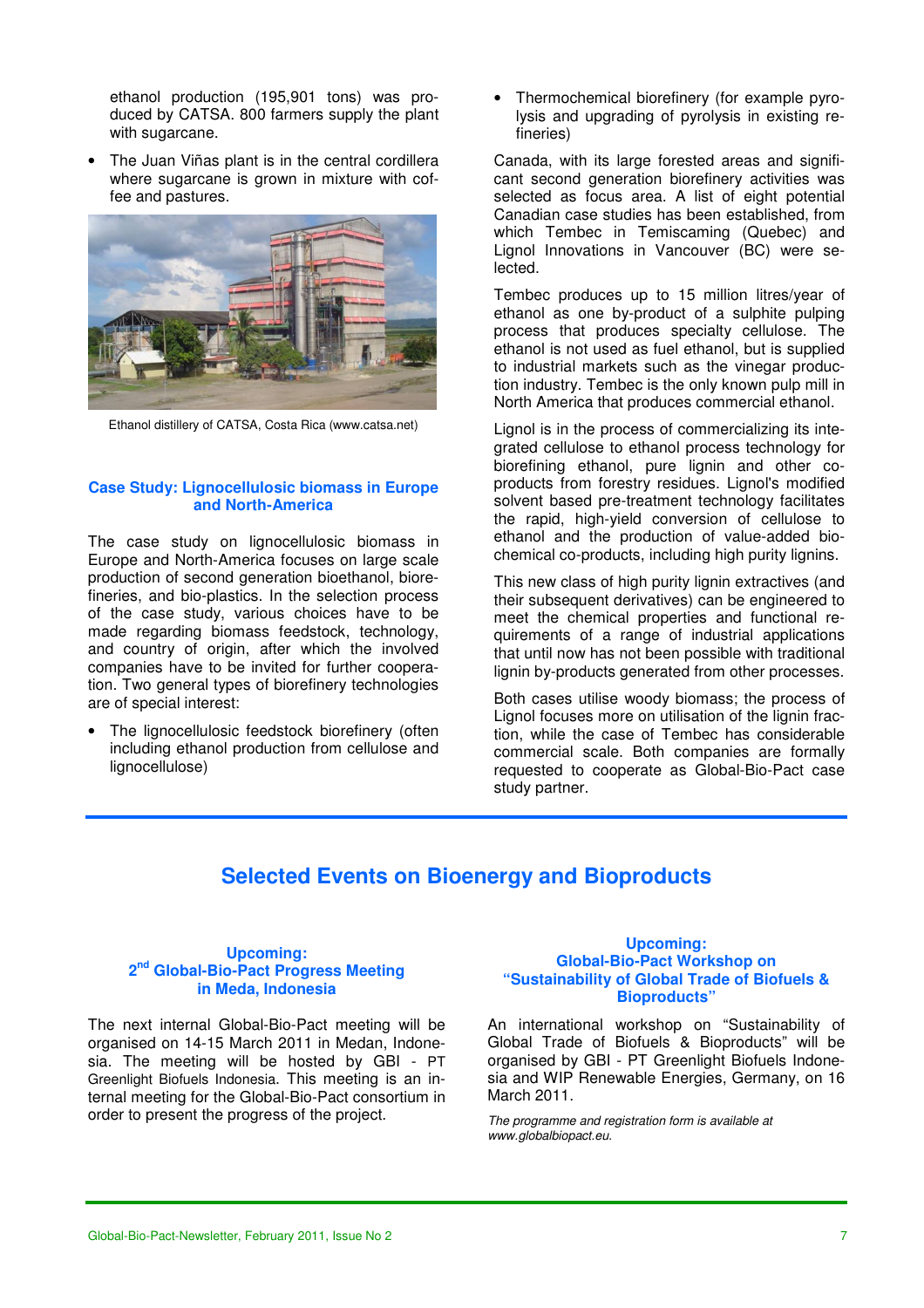#### **Upcoming: Global-Bio-Pact Study Tour to Oil Palm Plantations in Indonesia**

An all day study tour to a fully integrated oil palm company will take place on 17 March 2011. The company operations will include core plantations, smallholder plantations, palm oil processing mills and possibly a biofuel refinery in operation. There will be an opportunity to ask questions to the management, observe social responsibility programs, as well as see the community infrastructure that plantation companies normally provide.

*Further information: www.globalbiopact.eu* 

# **19th European Biomass Conference**

The 19th European Biomass Conference and Exhibition will take place in Berlin, Germany (Conference 6-10 June 2011 - Exhibition 6-9 June 2011). The Technical Programme is coordinated by the European Commission, DG Joint Research Centre.

For over 30 years, the European Biomass Conference and Exhibition (EU BC&E) has combined a very renowned international Scientific Conference with an Industry Exhibition. Since 2007 the Conference and Exhibition takes place every year. The EU BC&E is held at different venues throughout Europe and ranks on top of the world's leading events in the biomass sector.

This event is supported by European and international organisations such as the European Commission, UNESCO - United Nations Educational, Scientific and Cultural Organization, Natural Sciences Sector, WCRE - World Council for Renewable Energy, EUBIA - European Biomass Industry Association.

The 19th European Biomass Conference and Exhibition is realized by WIP-Renewable Energies with the international support of ETA-Florence Renewable Energies and the scientific support of the European Commission, DG Joint Research Centre.

*Further information: www.conference-biomass.com* 

# **Global-Bio-Pact Twinning Initiative with Australia, Canada, and New Zealand**

On the occasion of the First Canada-Europe-Australia-New Zealand Workshop on Biotechnologies for Biorefineries and Biobased Materials in Saskatoon, Canada on 6-7 October 2010 an "AU-CA-EU-NZ Working Group on Socio-economic Impacts of Biomass and Bioproducts" was set-up in the framework of the Global-Bio-Pact project.

The aim of this working group is to promote knowledge and information exchange between stakeholders from Australia, Canada, Europe, and New Zealand in the field of socio-economic impacts of biomass and bioproducts and to establish a collaboration platform for the identification of future cooperation activities.

*If you are interested in joining this Working Group, please contact Rainer Janssen or Dominik Rutz (rainer.janssen@wip-munich.de, dominik.rutz@wip-munich.de)* 

# **Selected Publications**

#### **Biofuels Assessment on Technical Opportunities and Research Needs for Latin America Final Report**

This Publishable Summary Report of the EU FP7 project BioTop presents results of the project from 1 March 2008 to 31 August 2010. Various studies on the biofuel sector in Latin America (LA) were elaborated and provided a basis for the identification of research needs and cooperation opportunities.

The BioTop consortium, consisting of five European and five Latin American partner institutions, identified these needs and opportunities in dedicated work packages on improved conversion technologies, standardisation and trade, as well as on sustainability. Scenarios on biofuels research were elaborated contributing to the development of policy and research recommendations. Finally, the project partners disseminated the project by different means, including the organisation of three EU-LA cooperation workshops in Sao Paulo (Brazil), Bue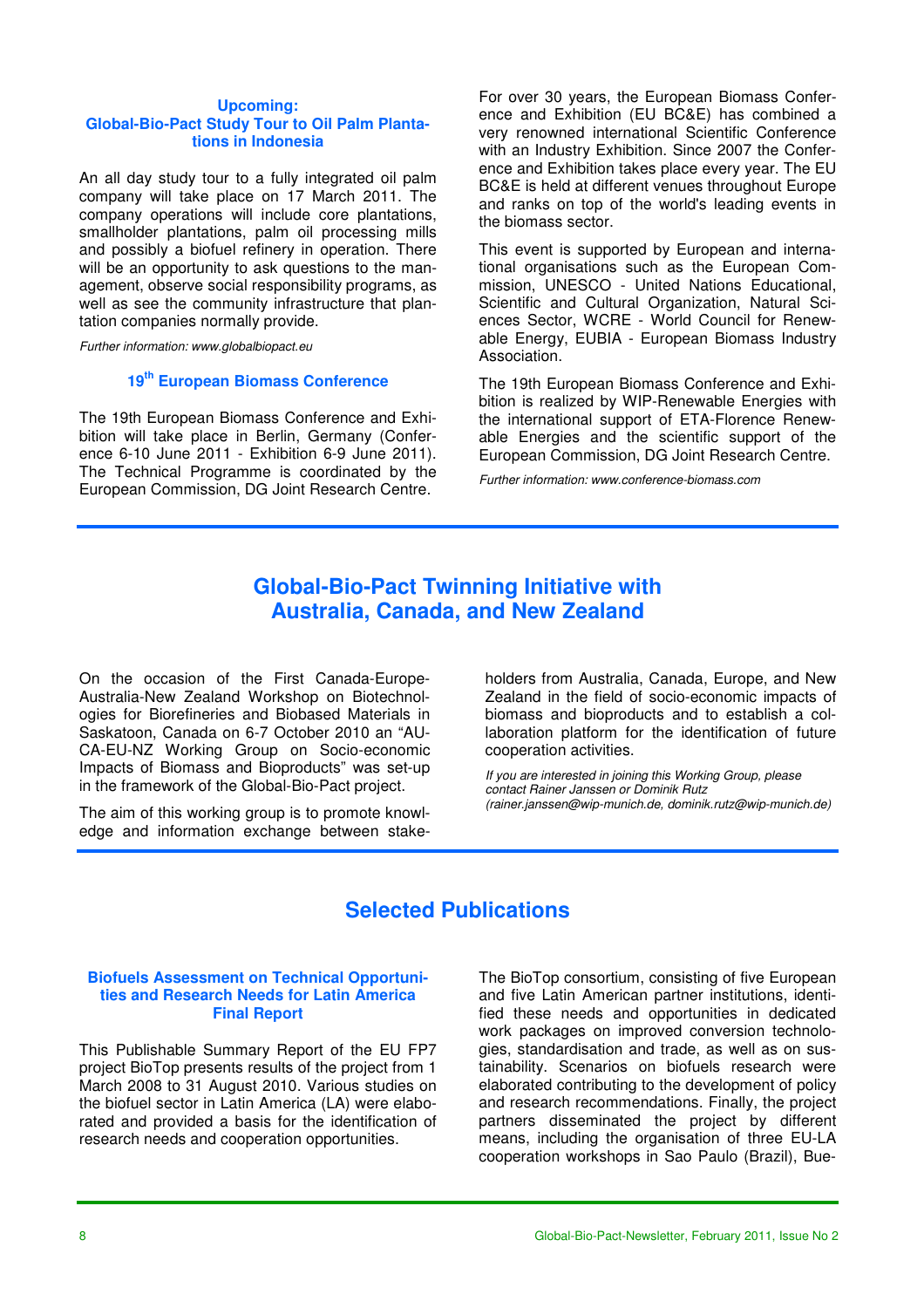nos Aires (Argentina), and Valparaiso (Chile). Furthermore, four study tours were organised: to the Biomass-to-Liquid (BtL) plant of CHOREN Industries in Germany, to a biodiesel plant in Argentina's main soy production area Santa Fe Province, to two biogas plants in Santiago de Chile, as well as to the lignocellulose bioethanol plant of ABENGOA and to the research facilities of CIEMAT in Spain.

A final BioTop conference was organised in July 2010 in Brussels.

*Further information: www.top-biofuel.org* 

#### **Sustainable Production of Second -Generation Biofuels: Potential and perspectives in major economies and developing countries**

Research-and-development activities on secondgeneration biofuels so far have been undertaken only in a number of developed countries and in some large emerging economies like Brazil, China and India. The aim of this study is, therefore, to identify opportunities and constraints related to the potential future production of second-generation biofuels and assess the framework for a successful implementation of a second-generation biofuel industry under different economic and geographic conditions. Therefore, eight countries have been analysed in detail: Mexico, four major non-OECD economies (Brazil, China, India and South Africa), and three developing countries in Africa and Southeast Asia (Cameroon, Tanzania and Thailand). The study further assesses the potential of agricultural and forestry residues as potential feedstock for second-generation biofuels.

This study presents the contribution of secondgeneration biofuels from residues to the future biofuel demand projected in IEA scenarios and under which conditions major economies and developing countries could profit from second-generation biofuels production.

*Report available at: www.iea.org* 

*Reference: Eisentraut A (2010)* 

#### **Socio-Economic Impacts of Biomass Feedstock Production**

The aim of this report is to provide a first overview of the most relevant socio-economic impacts of feedstock production, based on available literature. The review focuses on the biomass resources that were selected for the five different Global-Bio-Pact case studies.

*Report available at: www.globalbiopact.eu* 

*Reference: Van Dam J et al. (2010)* 

#### **Making Integrated Food-Energy Systems Work for People and Climate**

A safe integration of food and energy production may be one of the best ways to improve national food and energy security and simultaneously reduce poverty in a climate smart way. Farming systems that combine food and energy crops present numerous benefits to poor rural communities. For example, poor farmers can use the residues from rice crop to produce bioenergy or in an agroforestry system they can use the debris of trees used to grow crops like fruits, coconuts or coffee beans for cooking. Other types of food and energy systems use by-products from livestock for biogas and compost production. Yet others combine biofuel crops and livestock on the same land.

The report 'Making Integrated Food-Energy Systems Work for People and Climate' presents a comprehensive overview of different IFES options while addressing risks and constraints associated with current bioenergy productions schemes. The report was developed within the framework of the FAO project on Integrated Food Energy Systems (IFES) financed by the German Federal Ministry for Food, Agriculture and Consumer Protection.

*Further information: please contact Ms. Anne Bogdanski, Associate Natural Resources Management Officer (Bioenergy), FAO, NRC (Anne.Bogdanski@fao.org). The report is available at: http://www.fao.org/bioenergy/67564/en/.* 

#### **Sustainable Biofuel Development Policies, Programs and Practices in APEC Economies**

This study was published in November 2010 by Winrock International for the Asia Pacific Economic Cooperation's (APEC) Biofuels Task Force. The report presents current policies, programs, and practices in APEC economies that aim to ensure that biofuels are sustainable. With respect to socioeconomic sustainability, the report addresses the topics access to food and land, biofuel cooperatives, employment for women, support to smallholders, improving livelihoods, as well as community based initiatives.

The report concludes with the following three recommendations on future actions: (1) to collaborate on sustainable biofuels activities and share lessons learned, (2) to promote all areas of sustainability simultaneously, rather than look at a select few elements of sustainability, and (3) to incorporate more performance-based approaches to monitoring compliance with, and impacts of, sustainable biofuel policies, programs, and practices.

*Further information: Mr. David Walden, Bioenergy Program Officer at Winrock International (dwalden@winrock.org)* 

*Report available at: www.iadb.org*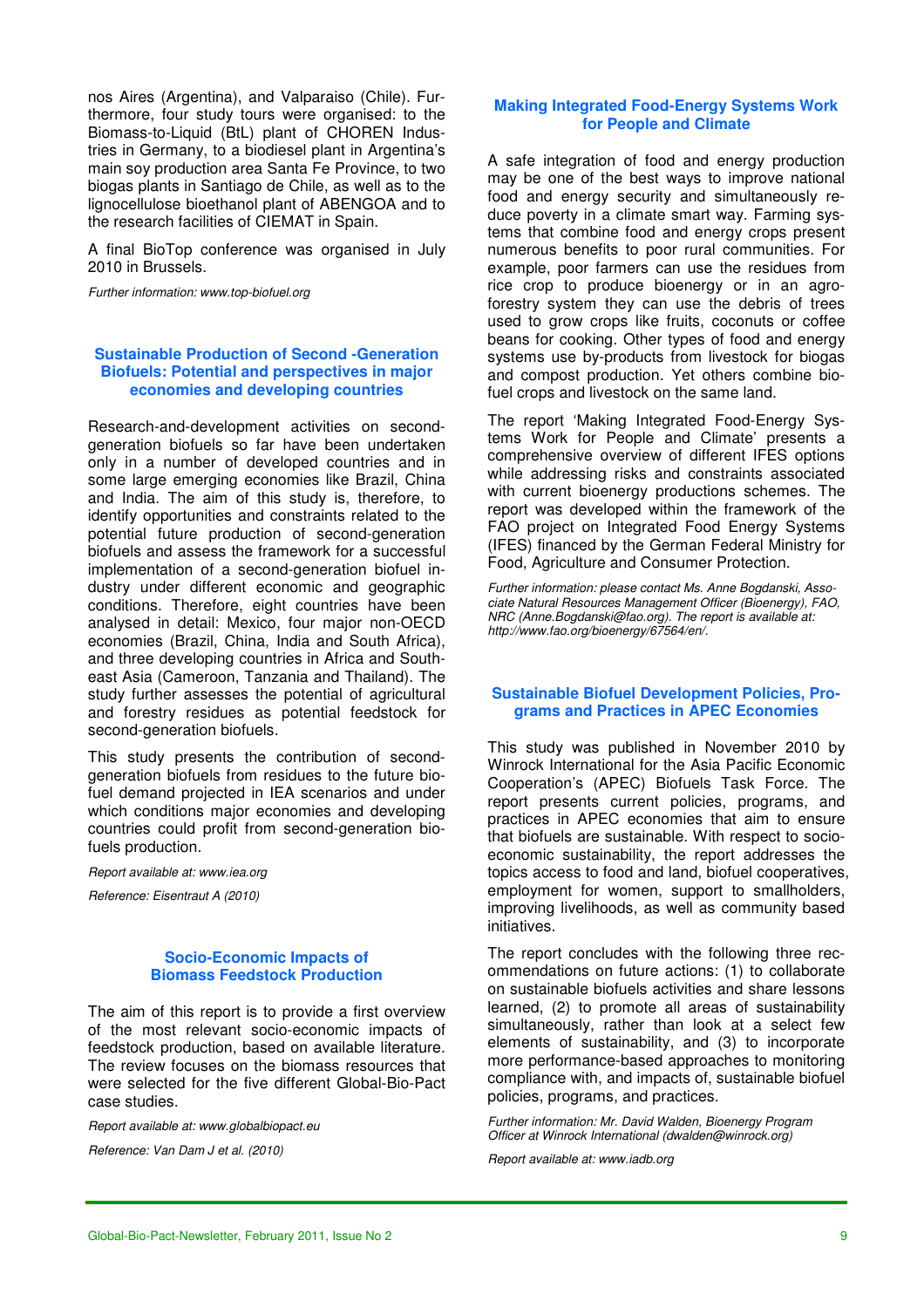### **Status of 2nd Generation Biofuels Demonstration Facilities in June 2010**

Driven by the need to partly replace fossil transport fuels and by food versus fuel and highest possible GHG mitigation considerations, large efforts are dedicated to the development of technologies for the production of biofuels from lignocellulosic raw materials. A high number of projects are being pursued, but only few facilities in the demonstration scale are actually operating. The technologies applied vary widely, as do the raw materials of choice.

This report gives an overview on 66 projects that are being pursued currently, and provides details on the facility size, feedstock in use and technology applied. About 50 companies have provided data on their projects directly to the authors.

The report shows that currently many facilities in the demonstration scale are under construction and will hopefully successfully demonstrate biofuels production from lignocellulosic raw materials in the

near future. Plans exist to build larger commercial facilities and thus rapidly increase the production capacities. Despite the possibly fast development, the volumes of lignocellulosic biofuels to be produced in the next five years will be small as compared to the current production of conventional biofuels. High efforts still need to be made to pursue these and more demonstration activities and to quickly multiply facilities when technologies have proven their technical and economic feasibility.

While this report gives an overview on the status by mid 2010, all data on these projects is also available in the internet (http://biofuels.abcenergy.at/demoplants/) and will be updated and expanded to new projects throughout the years to come.

*Report available at: www.task39.org* 

*Reference: Bacovsky D, Dallos M, Wörgetter M (2010)*

# **Other News**

#### **Formulation of a National Sustainability Scheme for Biofuels in Mali**

By Rainer Janssen<sup>1</sup>, Dominik Rutz<sup>1</sup>, Ibrahim Togola<sup>2</sup>, Ousmane Ouattara<sup>2</sup>

<sup>1</sup>WIP Renewable Energies, Germany <sup>2</sup>Mali Folkecenter, Mali

During recent years the Government of Mali as well as the civil society in Mali has shown considerable interest in the development of a strong and sustainable bioenergy sector. This development is embedded in several policy documents of the Government of Mali.

In 2006, the National Strategy on Renewable Energy was published by the Ministry of Energy and Water (MEE) stating the targets of 10% reduction in fossil fuel imports by 2014, 15% by 2019, and 20% by 2024. Biofuels are foreseen to play a major role to achieve the objectives of this strategy. In June 2009 the National Agency for the Development of Biofuels (ANADEB) was legally established as the implementing agency of the National Strategy on Biofuels in Mali.

The main motivations for the development of a biofuels sector in Mali, as in many other countries worldwide, are to contribute to the national energy security and to address the important problem of

high and increasing crude oil prices which place pressure on the country's trade balance, as well as to contribute to an improved energy access and the creation of employment opportunities and significant revenues especially for the rural population.

Thereby, the National Strategy on Biofuels states the importance of ensuring the environmental, economic and social sustainability of the development of the biofuels sector in Mali, and ANADEB is currently involved in the elaboration of national sustainability criteria and a biofuel certification scheme.

Within the project Mainstreaming Sustainability in the Biofuel Sector in Mali, coordinated by Mali Folkecenter and co-funded by the Global Sustainable Biomass Fund, national sustainability criteria are currently being developed. These activities are supported by international experts from FACT Foundation and WIP with the aim to establish a biofuel certification scheme suitable for the specific framework conditions in Mali.

An intensive stakeholder consultation has been launched with the establishment of several crosssector multi-stakeholder working groups. On 22-23 July 2010 a stakeholder workshop was organised in Bamako in order to elaborate initial recommendations on suitable sustainability criteria for Mali. With the assistance of international experts an identification and prioritisation of potential negative impacts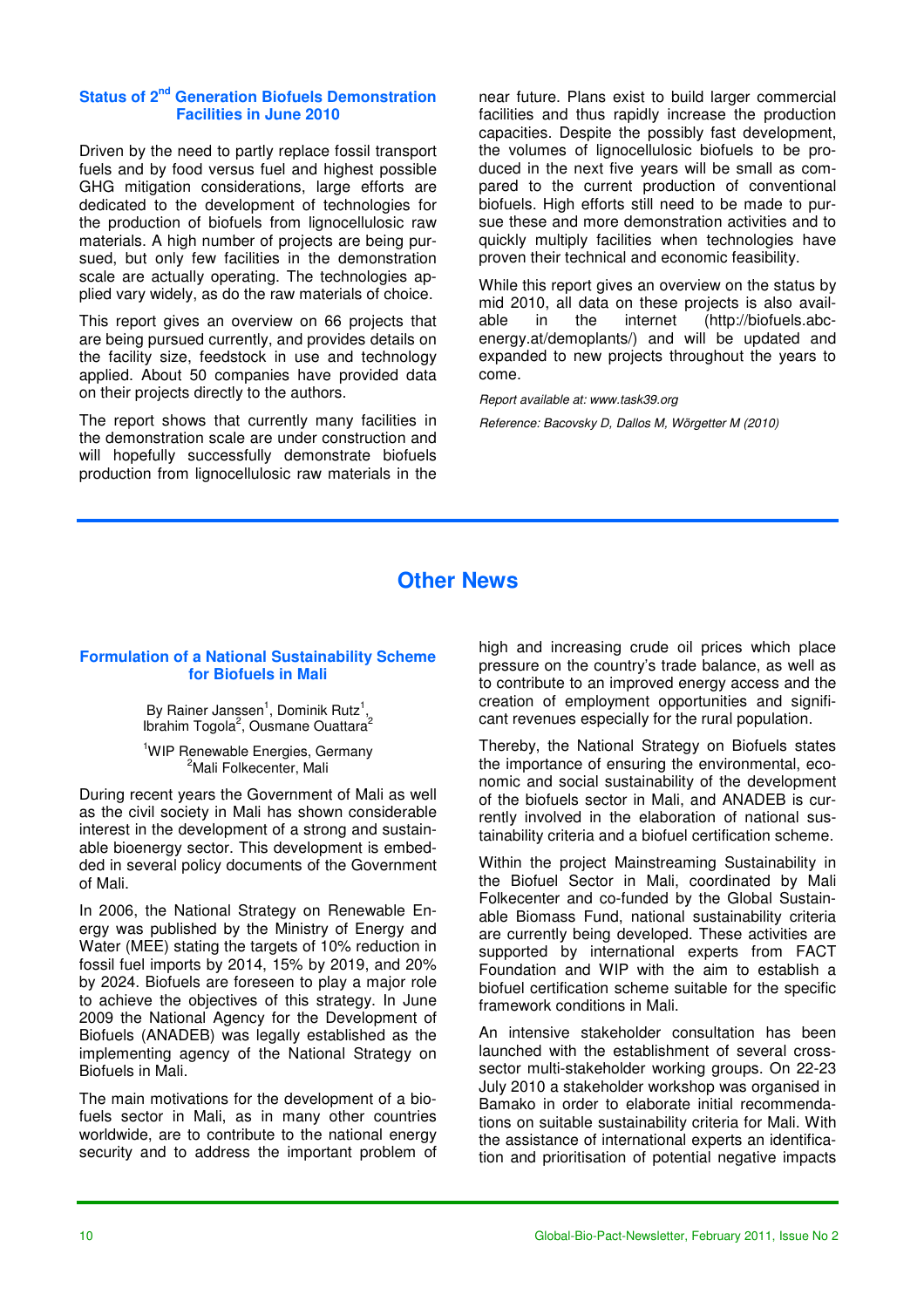and a concise list of sustainability concerns for the Malian framework conditions is elaborated in a participatory process with the involvement of a large variety of biofuel stakeholders.

Biofuels for export into the European market will be subject to the sustainability criteria specified in the Renewable Energy Directive (RED). Several certification schemes are already available or will be available during 2011 (e.g. ISCC, REDCert, NTA 8080, RSB) in order to certify compliance with the RED. It is therefore recommended to use these existing certification systems for biofuels export into Europe rather than to develop a new Malian system. Furthermore, most certification systems offer the opportunity to facilitate the adaptation of the systems to national or regional conditions and crops. Biofuels for export will generally be produced by larger companies which should be able to certify biofuels according to international schemes.

On the other hand, biofuels for national consumption or for export into markets without sustainability requirements (i.e. Asian markets) may require the development of a national sustainability scheme with a clear focus on Malian sustainability concerns, namely the avoidance of food-fuel and land tenure conflicts, the increase of energy access for the rural population and the ensuring of sufficient local and national revenue generation. The Malian sustainability scheme may thereby involve less administrative requirements than international schemes in order to limit the associated costs to facilitate the engagement of small-scale farmers in the biofuels sector in Mali.

*Further information: www.wip-munich.de* 

### **Braskem inaugurated a plant for green plastic made 100% from renewable resources**

Launched in July 2007, Braskem's green polyethylene was the first in the world to be made 100% from renewable raw materials. In 2010, Braskem transformed the project into reality by inaugurating its first green ethylene plant, moving out in front as the world's leading biopolymer producer.

Braskem invested approximately R\$ 500 million in the plant, which will produce each year 200 kt of polyethylene made from sugarcane ethanol. In terms of the sustainability balance, each ton of green polyethylene produced will capture and sequester 2.5 tons of CO<sub>2</sub>. Located in Triunfo, Rio Grande do Sul, the plant will produce a wide range of HDPE and LLDPE grades to meet the growing demand for ever more sustainable products.



Braskem plant

Polyethylene is the most widely used plastic in the world, especially in the car, cosmetics, packaging, toy, personal hygiene and cleaning products industries, among others. Since Braskem's green polyethylene has the same characteristics and properties as polyethylene made from fossil resources, it enjoys the same versatility in terms of applications.

*Further information: www.braskem.com* 

#### **GBEP Task Force on Sustainability**

In the July 2005 Gleneagles Plan of Action, the G8 +5 (Brazil, China, India, Mexico and South Africa) agreed to "... promote the continued development and commercialisation of renewable energy by: [...] d) launching a Global Bioenergy Partnership to support wider, cost effective, biomass and biofuels deployment, particularly in developing countries where biomass use is prevalent". The Global Bioenergy Partnership (GBEP) was launched during the Ministerial Segment of the 14th session of the Commission on Sustainable Development (CSD14) in New York on 11 May 2006.

The GBEP Task Force on Sustainability, established in June 2008 under the leadership of the United Kingdom, and currently led by Sweden, is working to develop a set of relevant, practical, science-based, voluntary criteria and indicators as well as examples of best practice regarding the sustainability of bioenergy. The criteria and indicators are intended to guide bioenergy analysis at domestic level with a view to informing decision making and facilitating the sustainable development of bioenergy.

The publication of the GBEP sustainability criteria and indicators for bioenergy is anticipated for summer 2011.

*Further information: www.globalbioenergy.org*